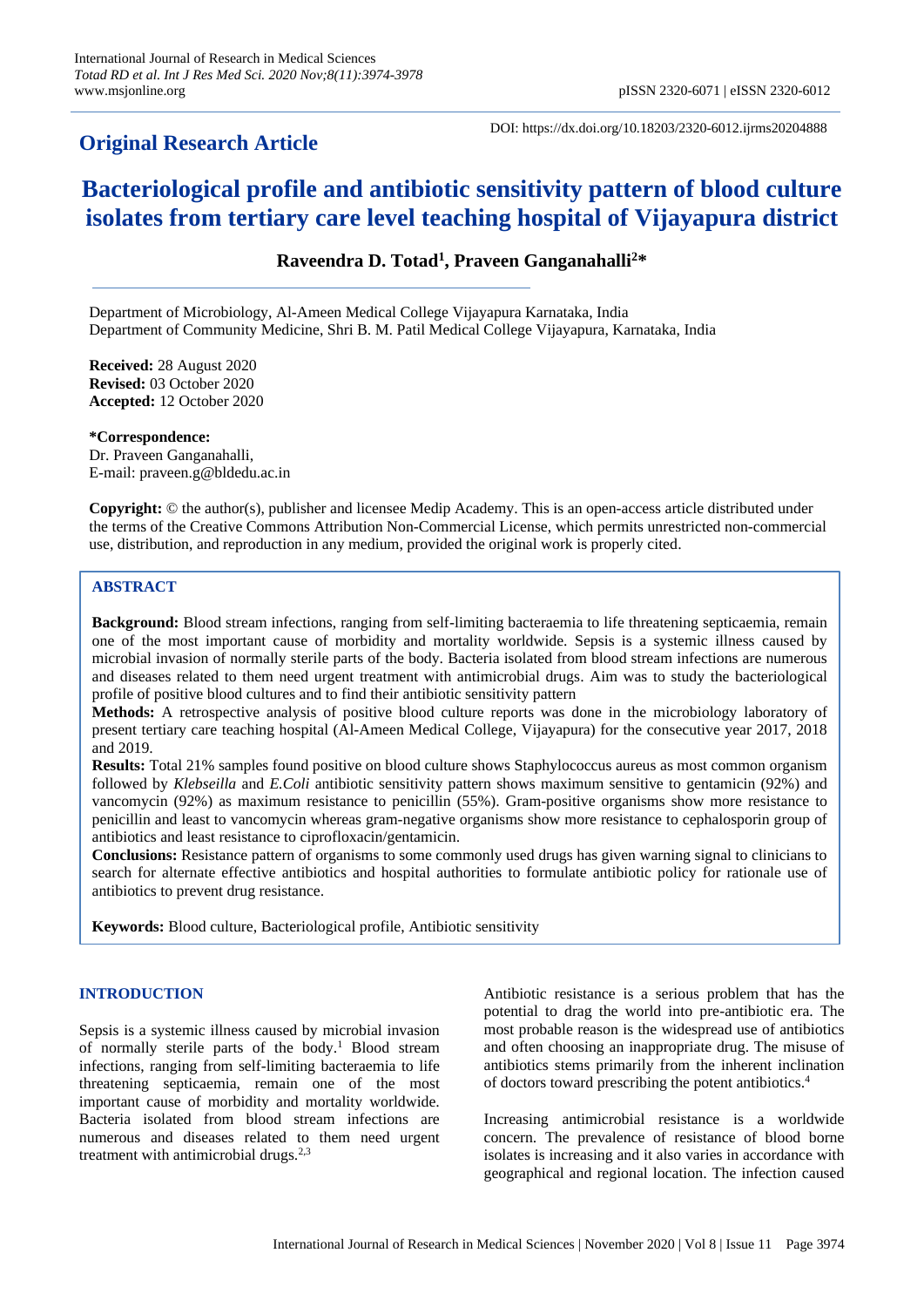by multidrug-resistant (MDR) organisms is more likely to prolong the hospital stay, increase the risk of death, and require treatment with more expensive antibiotics.<sup>5</sup>

Regular surveillance of blood culture isolates and their antibiogram in the hospital seems essential for determining empiric antibiotic therapy and also for alerting clinicians to emerging pathogens that may pose a threat to the community.<sup>2</sup>

The present study was aimed to find the various forms of organism present in blood and its sensitivity pattern to antibiotics.

#### **METHODS**

A retrospective analysis of blood culture reports of Microbiology laboratory of present tertiary care teaching hospital (Al-Ameen Medical College, Vijayapura) for the year 2017, 2018 and 2019 was done in the month of July & August 2020.

Total 2252 blood culture reports of three consecutive years were analysed after taking permission from the Institutional Ethics Committee and head of the department. Blood samples were collected from peripheral vein by following aseptic precautions and before start of antibiotic treatment as per the guidelines of the hospital. The data collected were entered in excel sheet and was analysed by using SPSS software version-20.

Procedure of blood culture: about 5 ml (children) or 20 ml (adult) blood was collected from patients and then injected into the bottles of Brain Heart Infusion separately for aerobic and anaerobic organisms. Shake the bottle after injecting the blood and put it in the incubator  $(37^{\circ}C)$ . Result will be read daily by noticing any turbidity in the bottle. Aerobic organism turbid the upper layer of the culture while anaerobic organisms turbid the lower layer of the culture. if no growth is noticed after five days, the culture is negative.

#### *Procedure of drug sensitivity test*

The disk diffusion test or agar diffusion test, which uses antibiotic discs to test the extent to which bacteria are affected by those antibiotics. In this test wafers containing antibiotics are placed on an agar plate where bacteria have been placed, and the plate is left to incubate. If an antibiotic stops the bacteria from growing or kills the bacteria, there will be an area around the wafer where the bacteria have not grown enough to be visible. This is called zone of inhibition.

#### **RESULTS**

Total 473 positive blood culture reports (21% of total samples tested i.e. 2252) of three consecutive years were analysed, which yielded following observations, about 50% positive blood culture belongs to the year 2019 whereas nearly one fourth each were from previous two years (Figure 1).



#### **Figure 1: Year wise distribution of positive blood culture samples.**

According to (Table 1) the most common organism isolated from blood culture was *Staphylococcus aureus* in all three years followed by *Klebsiella species* and *Escherichia coli* whereas least common isolates was *Salmonella paratyphi* & *Streptococcus* species.

| Year                  | 2017          |               | 2018           |                | 2019          |                | <b>TOTAL</b> |
|-----------------------|---------------|---------------|----------------|----------------|---------------|----------------|--------------|
| <b>Species</b>        | <b>Number</b> | $\frac{0}{0}$ | <b>Number</b>  | $\frac{0}{0}$  | <b>Number</b> | $\frac{0}{0}$  | No.          |
| Staphylococcus aureus | 44            | 40            | 51             | 40             | 101           | 43             | 196          |
| Enterococcus spp.     | 04            | 04            | 04             | 03             | 12            | 0 <sub>5</sub> | 20           |
| Streptococcus spp.    | 02            | 02            | 0 <sub>1</sub> | 01             | 07            | 03             | 10           |
| Pseudomonas spp.      | 06            | 05            | 09             | 07             | 14            | 06             | 29           |
| Salmonella typhi      | 10            | 09            | 14             | 10             | 28            | 12             | 52           |
| Salmonella paratyphi  | 02            | 02            | 0 <sub>1</sub> | 0 <sub>1</sub> | 0.5           | 02             | 08           |
| Escherichia coli      | 14            | 13            | 19             | 15             | 24            | 10             | 57           |
| Klebsiella spp.       | 15            | 14            | 19             | 15             | 28            | 12             | 62           |
| Enterobacter spp.     | 09            | 08            | 06             | 0 <sub>5</sub> | 12            | 0.5            | 27           |
| <b>Total</b>          | 109           | 100           | 128            | 100            | 236           | 100            | 473          |

#### **Table 1: Year wise distribution of bacteriologic profile of blood culture isolates.**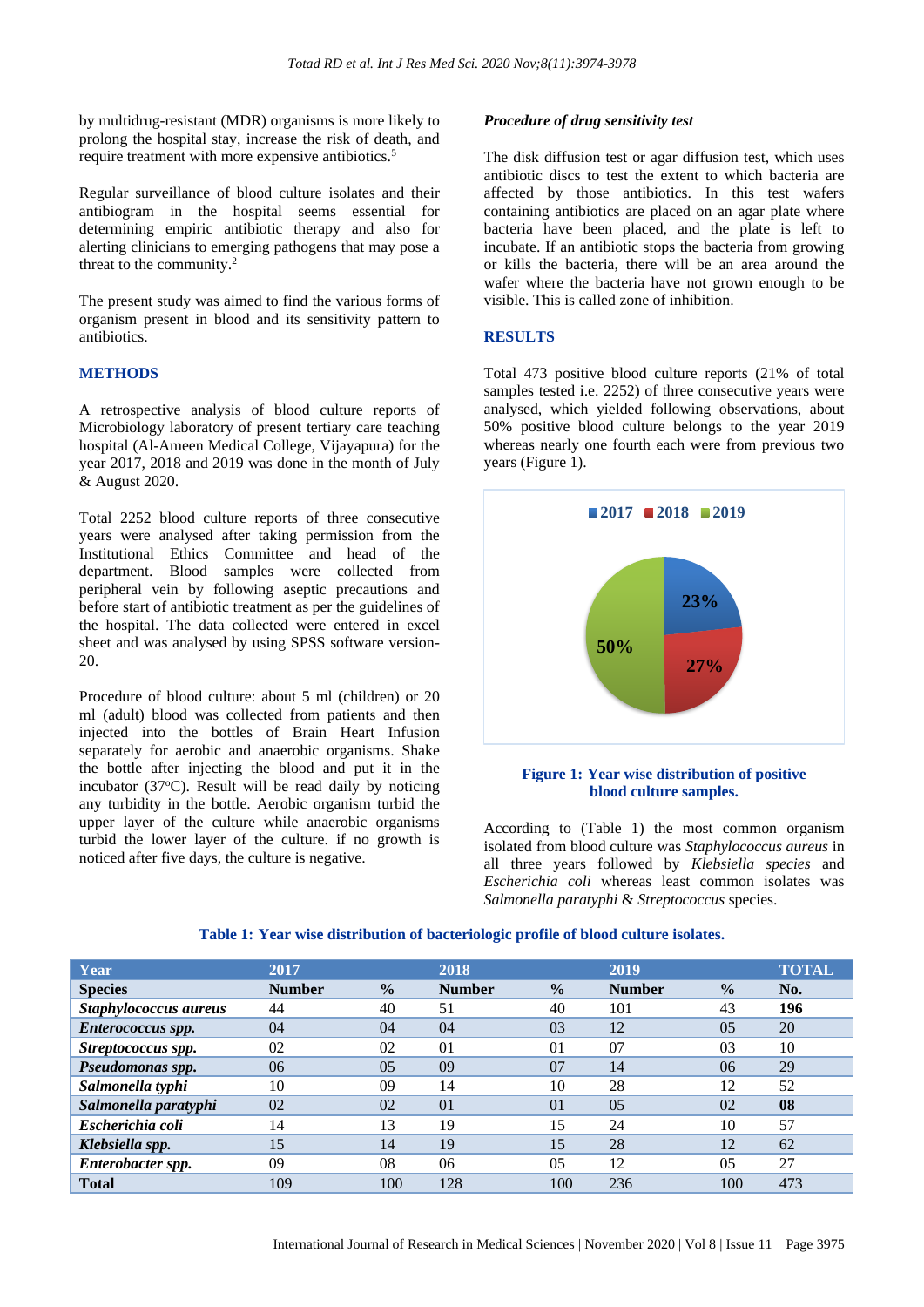

**Figure 1: Bacteriologic profile of blood culture isolates of three years.**





Here (Figure 2) shows proportions of organisms divided across the three year, which indicates the maximum proportion of organisms were isolated in the year 2019 compared to other two years.

Figure 3 shows distribution of antibiotic resistance pattern to various isolates of blood culture, according to which gentamicin (92%) and vancomycin (92%) were found more sensitive antibiotics whereas penicillin (55%) was showing more resistance against the organisms.

Table 2 gives detail percentage of antibiotic sensitivity and resistance pattern against blood culture isolate.

Table 3 shows drug sensitivity pattern against some important common blood culture isolates according to which gram-positive organisms shows resistance more to penicillin and least to Vancomycin whereas gramnegative organisms shows more resistance to cephalosporin group of antibiotics and least resistance to ciprofloxacin/gentamicin.

#### **Table 2: Year wise distribution of drug sensitivity pattern of blood culture isolates.**

| Year               | $2017(n=109)$    |                  | $2018(n=128)$    |                  | $2019$ (n=236)   |                  |  |
|--------------------|------------------|------------------|------------------|------------------|------------------|------------------|--|
| <b>Drugs</b>       | <b>Sensitive</b> | <b>Resistant</b> | <b>Sensitive</b> | <b>Resistant</b> | <b>Sensitive</b> | <b>Resistant</b> |  |
| <b>Penicillin</b>  | 53 (49%)         | 56(51%)          | 58(45%)          | 70(55%)          | 104(44%)         | 132(56%)         |  |
| <b>Gentamicin</b>  | 102(94%)         | 07(06%)          | 119(92%)         | 09(07%)          | 212(90%)         | $24(10\%)$       |  |
| Erythromycin       | 65(60%)          | 44(40%)          | 76(59%)          | $52(41\%)$       | 127(54%)         | $109(46\%)$      |  |
| <b>Clindamycin</b> | 62(57%)          | 47(43%)          | $77(60\%)$       | $51(40\%)$       | 130(55%)         | 106(45%)         |  |
| Vancomvcin         | 104(95%)         | 05(05%)          | 19(93%)          | 09(07%)          | 212(90%)         | 24(10%)          |  |

Continued.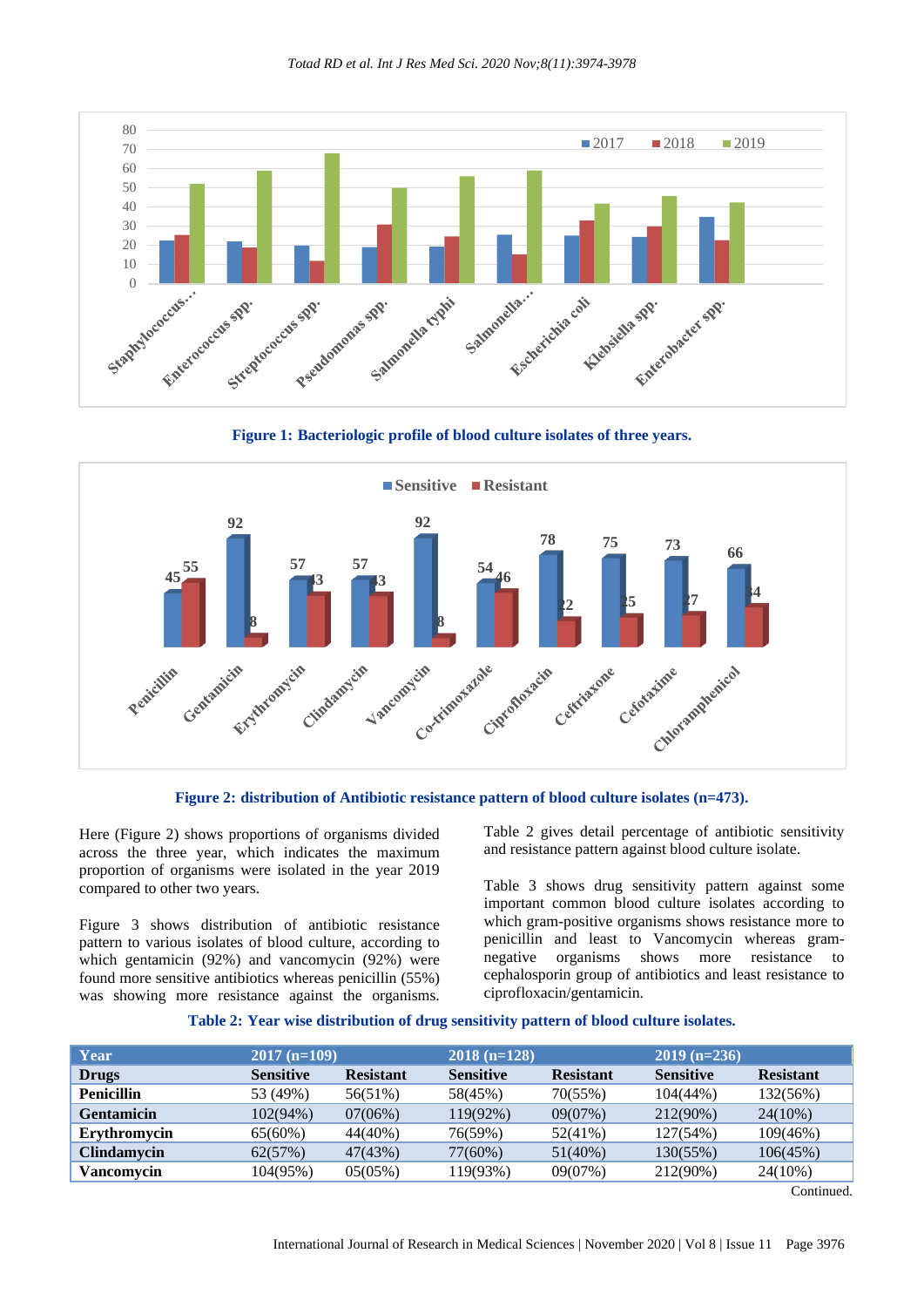| <b>Co-trimoxazole</b>  | 68(62%) | 41(38%) | 70(55%)  | 58(45%) | 118(50%)    | 18(50%) |
|------------------------|---------|---------|----------|---------|-------------|---------|
| <b>Ciprofloxacin</b>   | 88(80%) | 21(20%) | 101(79%) | 27(21%) | 179(76%)    | 57(24%) |
| <b>Ceftriaxone</b>     | 88(80%) | 21(20%) | 97(76%)  | 31(24%) | $170(72\%)$ | 66(28%) |
| Cefotaxime             | 85(78%) | 24(22%) | 96(75%)  | 32(25%) | 165(70%)    | 71(30%) |
| <b>Chloramphenicol</b> | 76(70%) | 33(30%) | 87(68%)  | 41(32%) | 151(64%)    | 85(36%) |

**Table 3: Distribution of drug sensitivity pattern of some common blood culture isolates.**

| <b>Organisms</b>        |     | <b>Staphylococcus</b><br>$\overline{a}$ <i>ureus</i> (n=196) | <i>spp.</i> $(n=20)$ | <i><b>Enterococcus</b></i> | spp. $(n=10)$ | <b>Streptococcus</b>     | <b>Salmonella</b> | typhi $(n=52)$ |     | <b>Escherichia</b><br>$\text{coli}$ (n=57) | <b>Klebsiella</b> | $spp.(n=62)$  |
|-------------------------|-----|--------------------------------------------------------------|----------------------|----------------------------|---------------|--------------------------|-------------------|----------------|-----|--------------------------------------------|-------------------|---------------|
| <b>Drugs Resistance</b> | No. | $\frac{0}{0}$                                                | No.                  | $\frac{1}{2}$              | No.           | $\frac{0}{0}$            | No.               | $\frac{0}{0}$  | No. | $\frac{0}{0}$                              | No.               | $\frac{0}{0}$ |
| <b>Penicillin</b>       | 157 | 80                                                           | 20                   | 100                        | 08            | 82                       |                   |                |     | $\equiv$                                   |                   |               |
| Erythromycin            | 59  | 30                                                           | 18                   | 90                         | 02            | 21                       |                   |                |     |                                            |                   |               |
| Vancomvcin              | 37  | 19                                                           | 07                   | 36                         | 01            | 09                       | -                 |                |     | $\equiv$                                   |                   |               |
| <b>Gentamicin</b>       | 49  | 25                                                           | 08                   | 40                         | 02            | 20                       | 34                | 65             | 23  | 41                                         | 25                | 40            |
| Co-trimoxazole          | 102 | 52                                                           | 10                   | 48                         | 04            | 40                       | 26                | 50             | 46  | 80                                         | 40                | 65            |
| Ciprofloxacin           | 55  | 28                                                           | 17                   | 85                         | 02            | 18                       | 00                | 0 <sup>0</sup> | 46  | 80                                         | 25                | 41            |
| <b>Ceftriaxone</b>      | -   |                                                              | -                    |                            |               |                          | 48                | 92             | 51  | 90                                         | 56                | 90            |
| <b>Cefotaxim</b>        | -   |                                                              | -                    |                            |               | $\overline{\phantom{0}}$ | 30                | 55             | 48  | 85                                         | 56                | 90            |
| <b>Chloramphenicol</b>  | ۰   |                                                              | -                    | -                          |               | -                        | 47                | 90             | 30  | 52                                         | 24                | 39            |

#### **DISCUSSION**

Present study found Staphylococcus aureus as most common isolate among blood culture followed by *Klebsiella species* and *E. coli* whereas S*almonella paratyphi* and *Streptococcu*s species as least common. Antibiotic resistance pattern to various isolates of blood culture shows gentamicin (92%) and vancomycin (92%) as more sensitive whereas penicillin (55%) as more resistance antibiotic against the organisms. Gram-positive organisms show more resistance to penicillin and least to vancomycin whereas gram-negative organisms show more resistance to cephalosporin group of antibiotics and least resistance to ciprofloxacin/gentamicin.

Khanal et al studied 3,324 blood samples collected for culture and sensitivity, only 345 (10.3%) showed bacterial growth. Among bacterial causes of blood culture positive cases, Staphylococcus aureus was most common (26.3%) followed by *Acinetobacter spp*. (18.9%), *Salmonella Typhi* (15.7%), *Salmonella Paratyphi* (4.6%), coagulase negative *Staphylococci* (10.8%), *Escherichia coli* (8.7%), *Klebsiella spp.* (7.9%) and other various organisms such as *Enterococcus spp.* (0.02%), *Streptococcus pneumoniae* (0.002%), *Citrobacter spp.* (0.02%), *Enterobacter spp*. (0.008%), *Pseudomonas spp.* (0.005%), and *Proteus spp.* (0.002%).<sup>2</sup>

Sonawane et al studied 308 positive cultures out of 2994 samples, bacterial isolates were obtained in 286/ 308 (92.86%) and 22/308 (7.14%) were *Candida spp.* of 286 bacterial isolates, gram-negative bacteria accounted for 238 (83.22%) cases and gram-positive were 48 (16.78%) with predominance of *Klebsiella spp*. (22.38%) followed by *Pseudomonas spp.* (20.98%), *Acinetobacter spp.* (17.48%) an *E. coli* 32(11.19%).<sup>6</sup>

Gohel et al study found, positive blood cultures in 9.2% of cases of which Gram-positive bacteria accounted for 58.3% of cases with staph aureus predominance; gram negative bacteria accounted for 40.2% with enterobactereciea predominence; and 1.5% were fungal isolates. The most sensitive drugs for Gram-positive isolates were vancomycin, teicoplanin, daptomycin, linezolid, and tigecycline and for Gram-negative were carbapenems, colistin, aminoglycosides, and tigecycline. The prevalence of MRSA and vancomycin resistance was 70.6% and 21.6%, respectively.<sup>5</sup>

Kumar et al found the positivity of blood culture was 42% (770/1,828). Most (93.2%) bactaeremic episodes were caused by a single organism, while polymicrobial aetiology was observed in 52 (6.8%) cases. Gramnegative organisms were isolated in 493 (60%) of 823 cases, with *Klebsiella* (33.8%), *Enterobacter* (7.5%), *Alcaligenes faecalis* (4.9%), and *Escherichia coli* (4.6%) being the common microbes*. Staphylococcus aureus* (24.4%), followed by coagulase-negative staphylococci (7.9%), were the major Gram-positive isolates. Most (80%) gram-positive isolates were sensitive to vancomycin, and 50-75% of the gram-negative isolates were sensitive to ciprofloxacin and amikacin.<sup>8</sup>

Tiwari et al analysed 6918 sample reports, among them half (46%) of them were positive. The most commonly bacteria isolated in 35% of positive blood and pus samples was vancomycin-sensitive *Staphylococcus aureus.*4